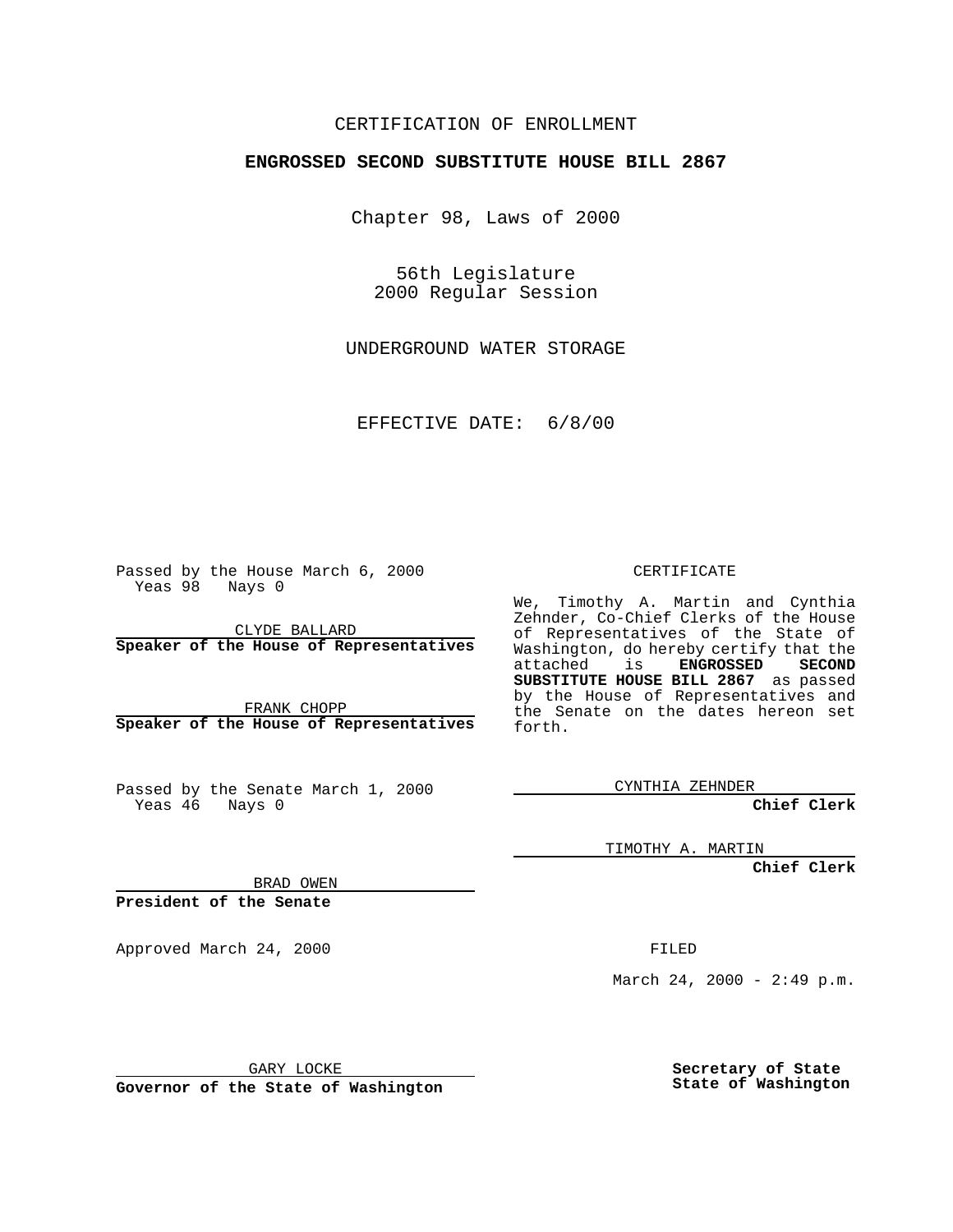## **ENGROSSED SECOND SUBSTITUTE HOUSE BILL 2867** \_\_\_\_\_\_\_\_\_\_\_\_\_\_\_\_\_\_\_\_\_\_\_\_\_\_\_\_\_\_\_\_\_\_\_\_\_\_\_\_\_\_\_\_\_\_\_

\_\_\_\_\_\_\_\_\_\_\_\_\_\_\_\_\_\_\_\_\_\_\_\_\_\_\_\_\_\_\_\_\_\_\_\_\_\_\_\_\_\_\_\_\_\_\_

Passed Legislature - 2000 Regular Session

AS AMENDED BY THE SENATE

**State of Washington 56th Legislature 2000 Regular Session**

**By** House Committee on Agriculture & Ecology (originally sponsored by Representatives Linville, G. Chandler, Miloscia, Mitchell, Koster and Cooper)

Read first time 02/07/2000. Referred to Committee on .

 AN ACT Relating to underground water storage; amending RCW 90.44.035 and 90.03.370; and adding a new section to chapter 90.44 RCW.

BE IT ENACTED BY THE LEGISLATURE OF THE STATE OF WASHINGTON:

 NEW SECTION. **Sec. 1.** A new section is added to chapter 90.44 RCW to read as follows:

 The legislature recognizes the importance of sound water management. In an effort to promote new and innovative methods of water storage, the legislature authorizes the department of ecology to issue reservoir permits that enable an entity to artificially store and recover water in any underground geological formation, which qualifies as a reservoir under RCW 90.03.370.

 **Sec. 2.** RCW 90.44.035 and 1987 c 109 s 107 are each amended to read as follows:

For purposes of this chapter:

(1) "Department" means the department of ecology;

(2) "Director" means the director of ecology;

 (3) "Ground waters" means all waters that exist beneath the land surface or beneath the bed of any stream, lake or reservoir, or other

p. 1 E2SHB 2867.SL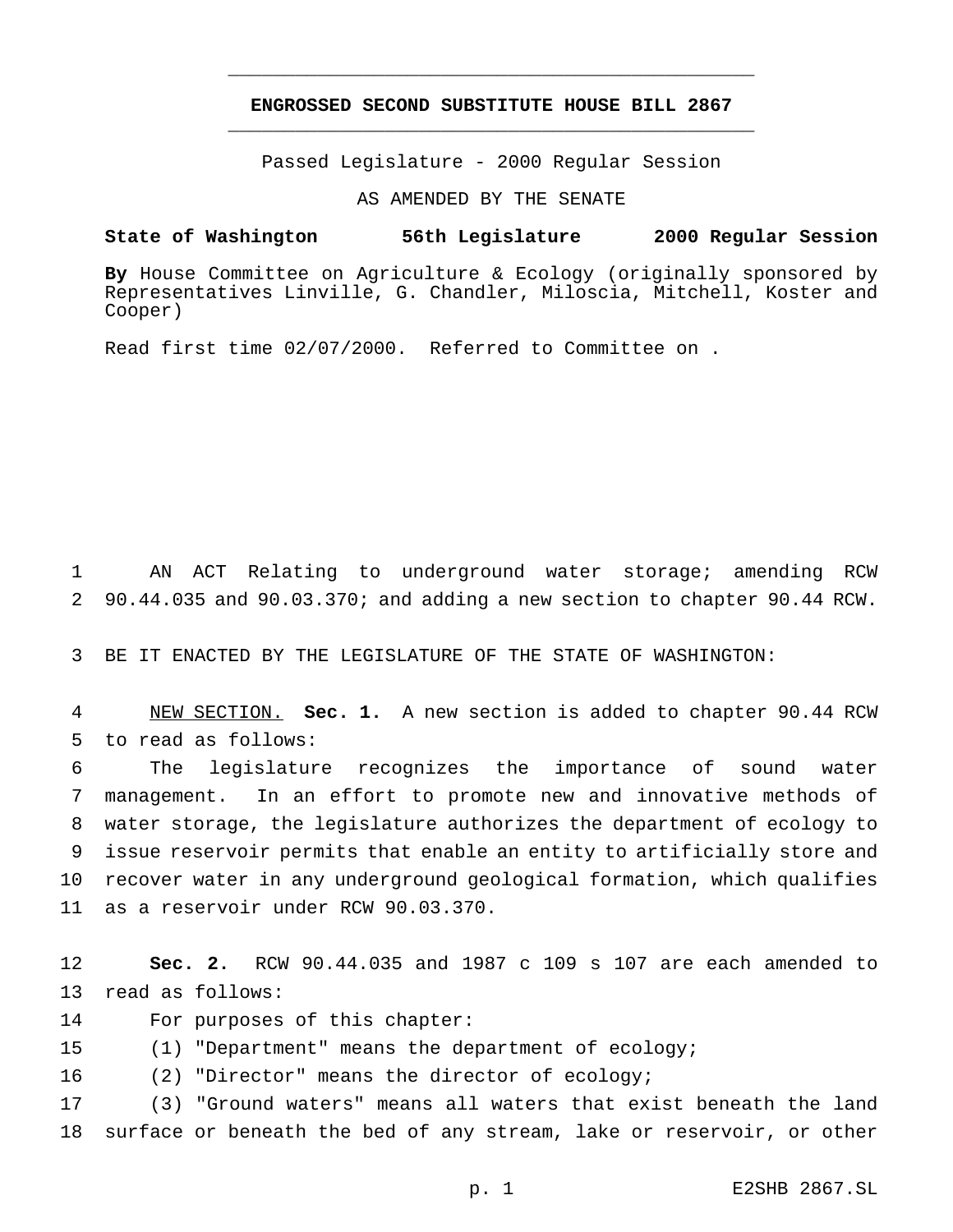body of surface water within the boundaries of this state, whatever may be the geological formation or structure in which such water stands or flows, percolates or otherwise moves. There is a recognized distinction between natural ground water and artificially stored ground water;

 (4) "Natural ground water" means water that exists in underground 7 storage owing wholly to natural processes; ((and))

 (5) "Artificially stored ground water" means water that is made available in underground storage artificially, either intentionally, or incidentally to irrigation and that otherwise would have been 11 dissipated by natural ((waste)) processes; and

12 (6) "Underground artificial storage and recovery project" means any project in which it is intended to artificially store water in the 14 ground through injection, surface spreading and infiltration, or other department-approved method, and to make subsequent use of the stored water. However, (a) this subsection does not apply to irrigation 17 return flow, or to operational and seepage losses that occur during the 18 <u>irrigation of land, or to water that is artificially stored due to the</u> 19 construction, operation, or maintenance of an irrigation district project, or to projects involving water reclaimed in accordance with 21 chapter 90.46 RCW; and (b) RCW 90.44.130 applies to those instances of claimed artificial recharge occurring due to the construction, operation, or maintenance of an irrigation district project or 24 operational and seepage losses that occur during the irrigation of 25 land, as well as other forms of claimed artificial recharge already 26 existing at the time a ground water subarea is established.

 **Sec. 3.** RCW 90.03.370 and 1987 c 109 s 93 are each amended to read as follows:

29 (1) All applications for reservoir permits shall be subject to the provisions of RCW 90.03.250 through 90.03.320. But the party or parties proposing to apply to a beneficial use the water stored in any such reservoir shall also file an application for a permit, to be known as the secondary permit, which shall be in compliance with the provisions of RCW 90.03.250 through 90.03.320. Such secondary application shall refer to such reservoir as its source of water supply and shall show documentary evidence that an agreement has been entered into with the owners of the reservoir for a permanent and sufficient interest in said reservoir to impound enough water for the purposes set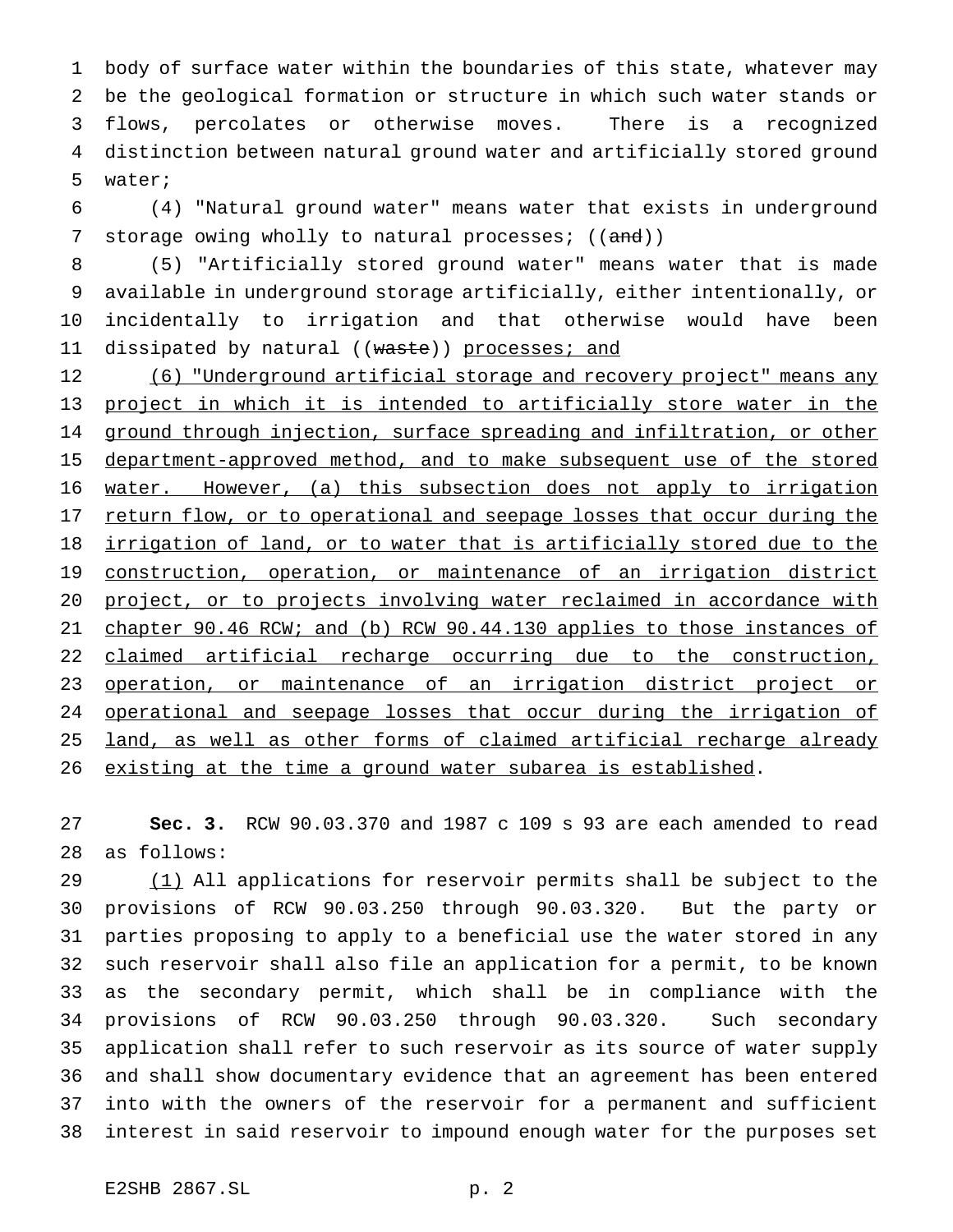forth in said application. When the beneficial use has been completed and perfected under the secondary permit, the department shall take the proof of the water users under such permit and the final certificate of appropriation shall refer to both the ditch and works described in the secondary permit and the reservoir described in the primary permit.

 (2)(a) For the purposes of this section, "reservoir" includes, in addition to any surface reservoir, any naturally occurring underground 8 geological formation where water is collected and stored for subsequent use as part of an underground artificial storage and recovery project. To qualify for issuance of a reservoir permit an underground geological formation must meet standards for review and mitigation of adverse impacts identified, for the following issues:

(i) Aquifer vulnerability and hydraulic continuity;

(ii) Potential impairment of existing water rights;

 (iii) Geotechnical impacts and aquifer boundaries and characteristics;

## (iv) Chemical compatibility of surface waters and ground water;

18 (v) Recharge and recovery treatment requirements;

19 (vi) System operation;

 (vii) Water rights and ownership of water stored for recovery; and (viii) Environmental impacts.

(b) Standards for review and standards for mitigation of adverse

23 impacts for an underground artificial storage and recovery project 24 shall be established by the department by rule. Notwithstanding the provisions of RCW 90.03.250 through 90.03.320, analysis of each 26 underground artificial storage and recovery project and each underground geological formation for which an applicant seeks the status of a reservoir shall be through applicant-initiated studies 29 reviewed by the department.

 (3) For the purposes of this section, "underground artificial storage and recovery project" means any project in which it is intended 32 to artificially store water in the ground through injection, surface spreading and infiltration, or other department-approved method, and to 34 make subsequent use of the stored water. However, (a) this subsection does not apply to irrigation return flow, or to operational and seepage losses that occur during the irrigation of land, or to water that is 37 artificially stored due to the construction, operation, or maintenance 38 of an irrigation district project, or to projects involving water reclaimed in accordance with chapter 90.46 RCW; and (b) RCW 90.44.130